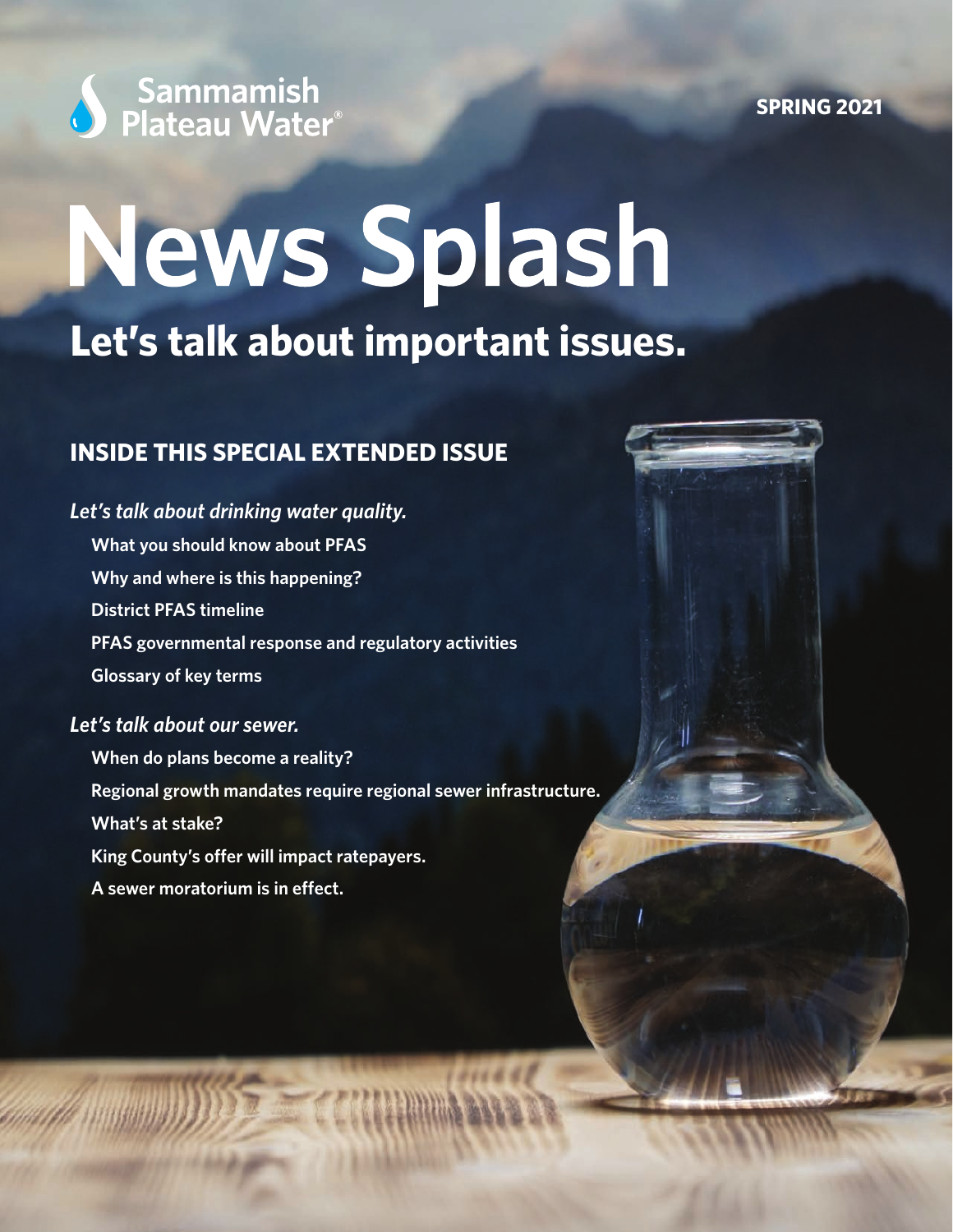## **Let's talk about drinking water quality.**

*Clean water is always there because we're always here™.* With a promise like that, if we 'talk the talk', we'd better also 'walk the walk'. Drinking water quality has been in the media often in recent years, with increased awareness of PFAS chemicals and their long-term effects on the environment. Here's some further information on this important subject, and the measures District staff and your Board of Commissioners are taking to protect the quality of your drinking water and the aquifer that it comes from.

## **What you should know about PFAS**

#### **What are PFAS?**

Per- and Poly-Fluroalkyl Substances (PFAS) are a family of manmade chemicals that are not found naturally in the environment. Perfluorooctanoic acid (PFOA) and perfluoroooctane sulfonate (PFOS) fall within this chemical family and were the most commonly manufactured PFAS.



#### **What are some ways we are exposed to PFAS?**

Although some types of PFAS are no longer used, some products may still contain PFAS such as food packaging, non-stick cookware, stain resistant carpet treatments, water resistant clothing, cleaning products, paints, varnishes, and sealants, *firefighting foam*, and some cosmetics.

#### **Are there health effects from PFAS?**

There is evidence that exposure to PFAS can lead to adverse health outcomes in humans. If humans, or animals, ingest PFAS (by eating food or drinking water that contains PFAS), the PFAS are absorbed, and can accumulate in the body. PFAS stay in the human body for long periods. As a result, as people are exposed to PFAS from different sources over time, the level of PFAS in their bodies may increase to the point where they suffer from adverse health effects.

#### **Where can you learn more about PFAS?**

#### **WA Department of Health**

https://www.doh.wa.gov/CommunityandEnvironment/ Contaminants/PFAS

#### **WA Department of Ecology**

https://ecology.wa.gov/Waste-Toxics/Reducing-toxicchemicals/Addressing-priority-toxic-chemicals/PFAS

**US Environmental Protection Agency** https://www.epa.gov/PFAS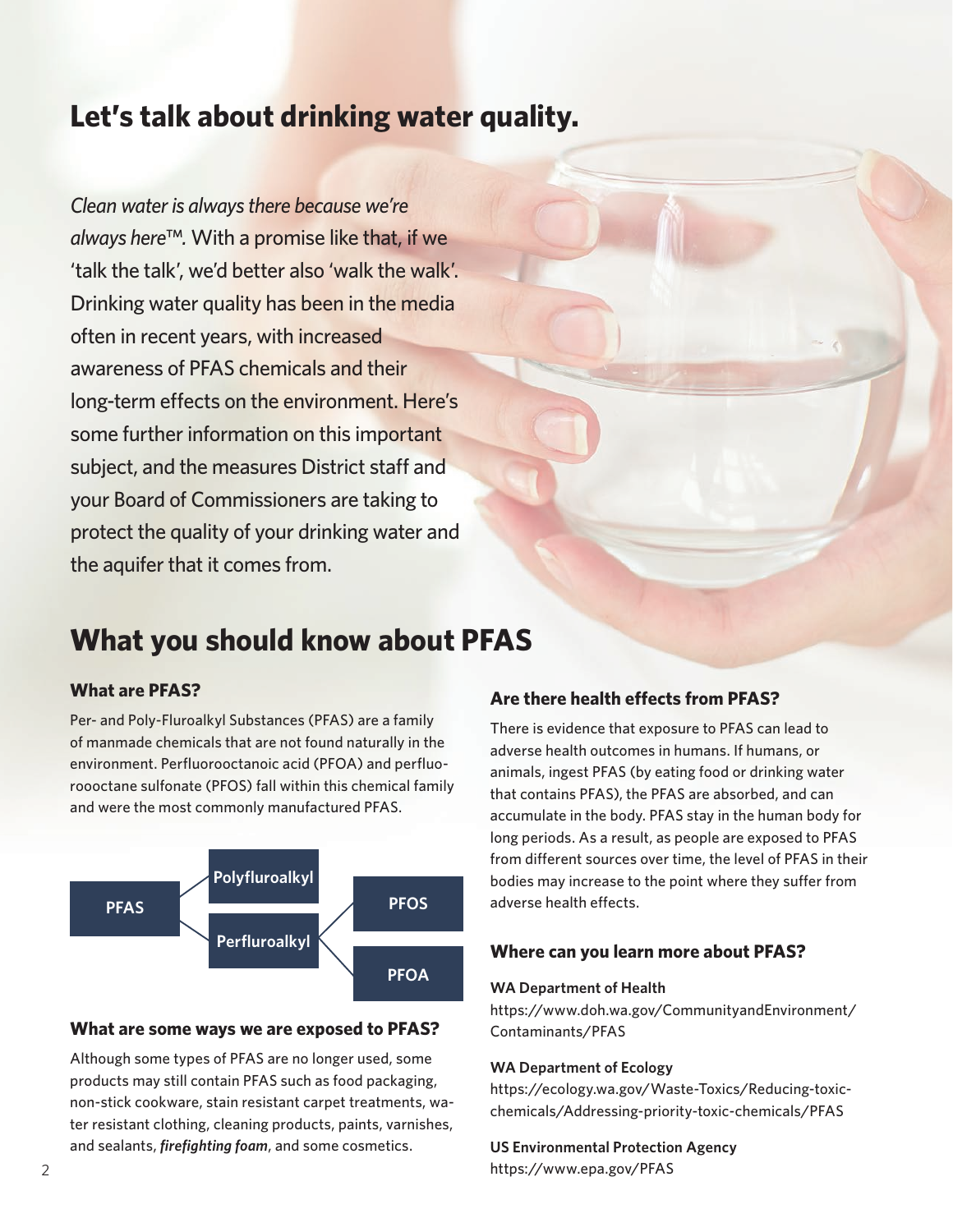## **Why, and where is this happening?**

#### **Use of firefighting foam**

The PFAS found in the Lower Issaquah Valley Aquifer has been attributed to the use of firefighting foam in fire training exercises originating within the City of Issaquah. While the use of that specific type of firefighting foam containing PFAS has stopped, remnants of PFAS still remain in aquifer and groundwater.

The PFAS contained in the firefighting foam have contaminated the underground aquifer and is migrating North from the source to impact District Wells 7, 8 & 9. Based on what we learned from our groundwater model, we stopped production at Wells 7 and 8 and shifted production to Well 9, the well furthest from the potential plume migration.

#### **The Cascade View Zone is not affected**

Since the District operates two separate water distribution systems, only the District's Plateau Zone is affected, not the Cascade View Zone, which is North of SR202.





*This map shows the wells that have been adversely impacted by the discovery of Per- and Poly-Fluroalkyl Substances (PFAS) in the Lower Issaquah Valley Aquifer and their relative location to the PFAS source.*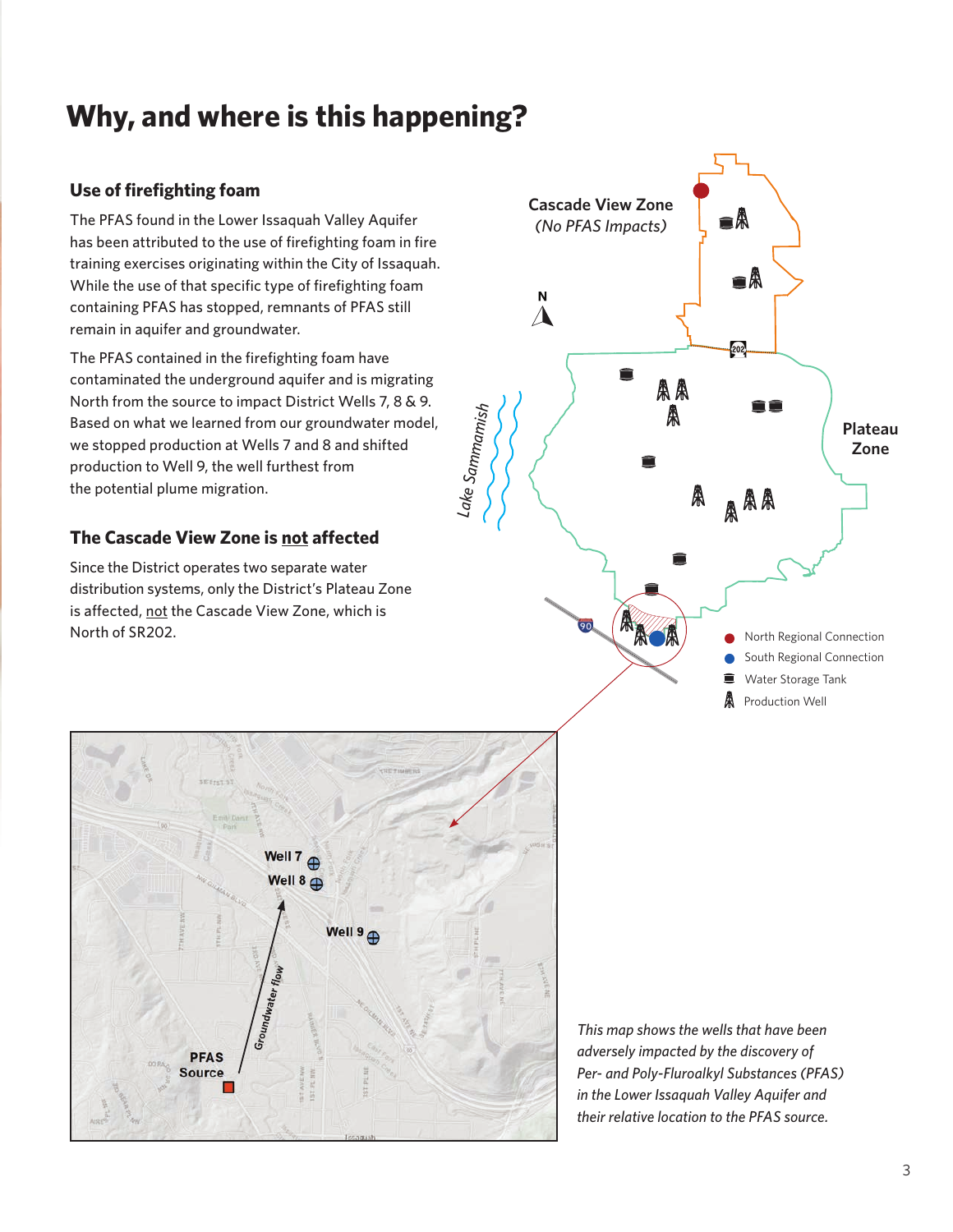## **District PFAS timeline**

• Sammamish Plateau Water (District) monitors for PFOA and PFOS as part of the US Environmental Protection Agency's (USEPA) Unregulated Contaminants Monitoring Rule (UCMR3) used to collect data for contaminants that are suspected to be present in drinking water and do not yet have health-based standards set under the Safe Drinking Water Act. All results are below the UCMR3 minimum reporting limit and reported as non-detect.

- The USEPA replaces previous provisional health advisory levels for PFOA and PFOS with a new combined health advisory level of 70 parts per trillion (ppt).
- City of Issaquah detects levels of PFOS exceeding the USEPAs health advisory level in one of their wells, shuts down the well, and installs a filtration system.
- The District conducts additional testing and detects minute amounts of PFOS in three groundwater wells (7,8,9) in the Lower Issaquah Valley Aquifer (LIVA). Levels do not exceed the USEPAs health advisory level, but the District takes proactive steps to protect the water. Expert consultants are retained to develop continuous and intensive monitoring/testing programs, and study groundwater movement.
- The District works with consultants to develop a three-dimensional groundwater model and groundwater monitoring plan. Based on the findings, the District changes the point of withdrawal over to Well 9, the furthest from the potential plume migration and develops an interim *Monitoring and Response Plan for Perfluorinated Compounds.*
- The District secures a temporary water right to combine production from wells 7, 8 and 9 in order to shift water production to the well with the lowest level of PFAS (Well 9). In addition, the District begins blending groundwater from wells with water from the regional supply purchased through Cascade Water Alliance.
- Shifting water production, while blending groundwater from District wells with increased amounts of water from the regional supply purchased through Cascade Water Alliance keeps PFAS in drinking water down to non-detect levels.
- The District's Board of Commissioners drafts an interim *District Policy Statement on Perfluorinated Chemicals (PFCs).*

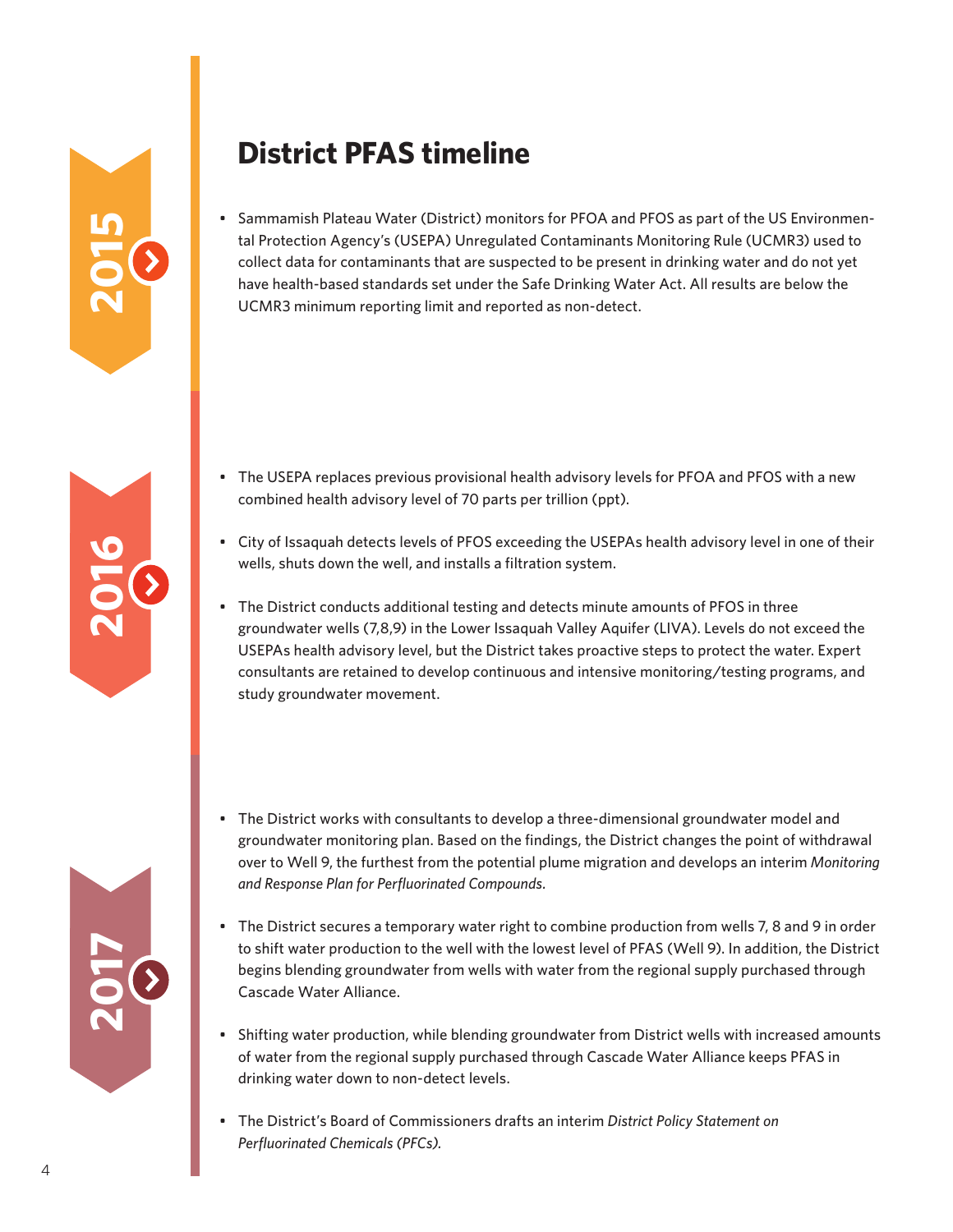• The Board of Commissioners adopts a *Drinking Water Quality Policy Statement* (by Resolution 4780) to establish Board policy in relation to drinking water standards, groundwater and aquifer protection, and outreach and transparency.

**2018**

**2019**

**2020**

**2021**

- The District works with consultants on an in-depth PFAS treatment analysis. The analysis includes evaluating PFAS treatment options, site-specific treatment feasibility, and costs associated with treatment versus the long-term purchase of regional water for continued blending to non-detect levels.
- The District continues to monitor regulations proposed by the Washington State Board of Health. The proposed regulations would require construction of a treatment plant to remove PFAS from the affected wells.
- The District's Board of Commissioners authorizes the initiation of the design of a water treatment plant to remove PFAS from the affected wells.
- The District continues to follow and comment on the Department of Ecology's (DOE) and Department of Health's (DOH) PFAS rule-making activities. With the DOH, the District seeks clarity and timeliness on regulations so that we can respond appropriately and provide water to our customers within the proposed regulations. With the DOE, the District advocates for holding those responsible for introducing PFAS into the environment accountable for remediation. The District needs to add treatment because of groundwater contamination caused by a third party.
- The District submits application to the Department of Ecology to make the temporary water right consolidating wells 7, 8, and 9 permanent to allow the District to produce water from the wells with the lowest PFAS levels.
- The District is completing design and cost estimates of a water treatment plant to remove PFAS from its affected wells.
- As the treatment plant design estimates are being finalized, the District has applied for federal funding to help finance construction of the PFAS water treatment plant. The District is advocating for our customers because the District did not cause the release, but the cost of treatment will affect our customers' rates. Of the total project estimate of \$17.3 million, we have requested \$15.715 million to finance the construction of the water treatment plant.

5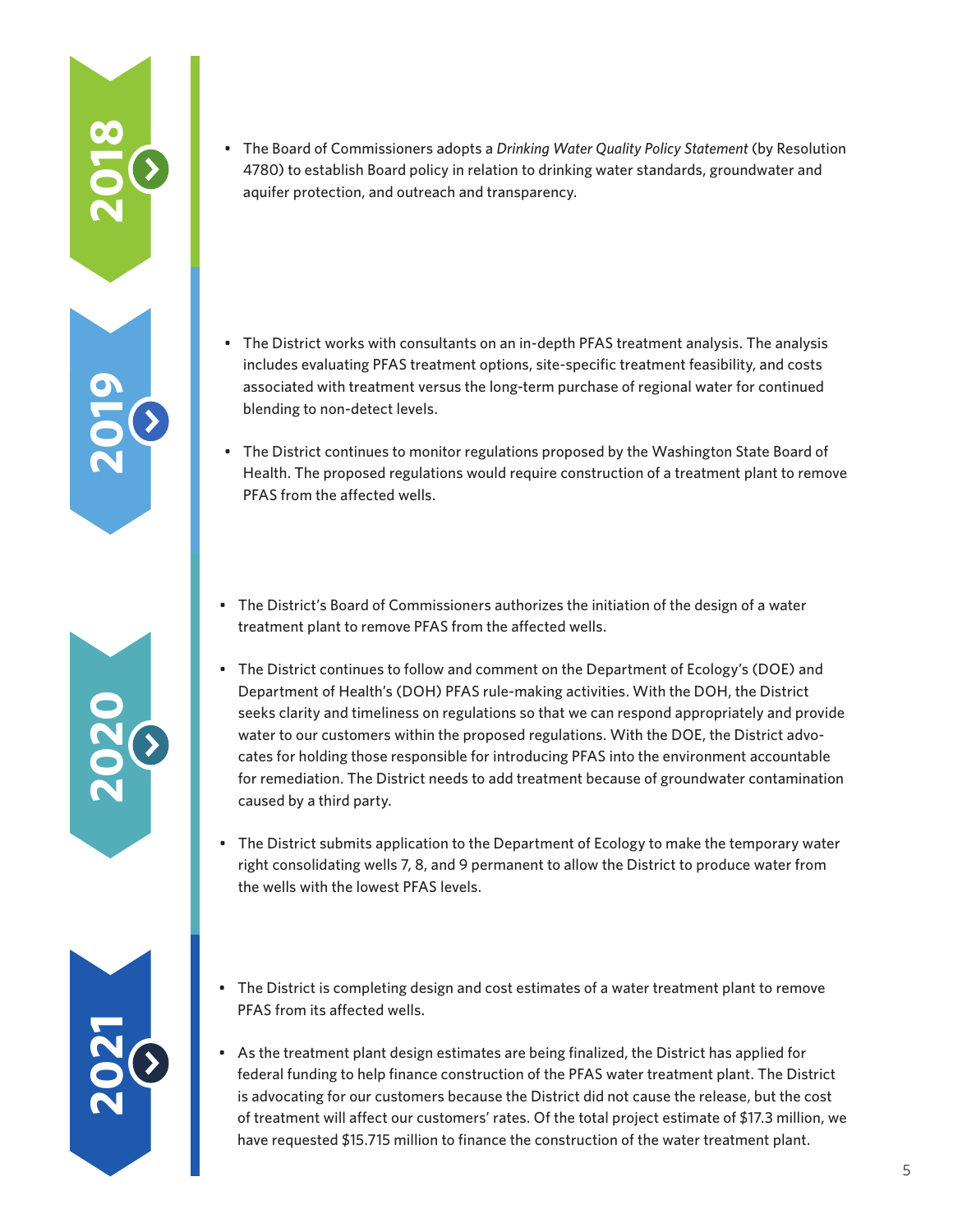## **Summary of governmental response and regulatory activities**

#### **What others are doing**

PFAS have been found in many states throughout the country with many impacted communities being near military bases, airports, and industrial sites, where PFAS have been used. As a result, the use and effects of PFAS have received increased governmental and regulatory attention. This is an ever-evolving issue, but here are some the latest activities at the local, state, and federal levels.

#### **At the local level**

In 2018, the **City of Issaquah, Eastside Fire and Rescue, and the Washington State Department of Ecology** completed an environmental study and commissioned a report from a third-party consultant that identifies and characterizes occurrences of PFAS in groundwater and soil from the use of specific firefighting foam during firefighting training exercises. The Executive Summary can be found at http://bit.ly/2V9PqXR.

The District provided a significant amount of data and test results to the consultants to support the completion of the study. The District will continue to share information, and advocate for water quality by communicating in an open, engaging manner. As an outcome of the initial environmental report, a second study was commissioned and the results are expected later in 2021.

#### **At the state level**

The **Washington State Legislature** passed two laws restricting the use of PFAS chemicals: one concerning PFAS-containing class B firefighting foam and firefighting personal protective equipment (RCW 70.75A); and one prohibiting PFAS in paper food packaging (such as fast food sandwich wrappers and restaurant take-out boxes) effective January of 2022 (RCW 70.95G).

The **Washington State Board of Health** has proposed state action levels (SALs) for unregulated contaminants including PFAS. State action levels for PFAS will be regulatory amounts of PFAS considered acceptable in drinking water supplies. Revised drinking water rules will include requirements for monitoring, recordkeeping and reporting, follow-up actions, and other associated requirements for PFAS and other unregulated contaminants with established SALs. The State may be mandating removal of PFAS through treatment processes or the utilization of alternative water supply sources. The rules

Following a statewide survey of sites where there may have been a high likelihood of the use of products containing PFAS, the **Washington State Department of Ecology** published a statewide Interim Chemical Action Plan (CAP) for Per- and Polyfluorinated Alkyl Substances. This Chemical Action Plan identifies the potential health and environmental effects of persistent, bio-accumulative, and toxic chemicals, and recommends actions to reduce or eliminate those impacts.

For the DOE's PFAS Chemical Action Plan documents and updates, go to https://bit.ly/prioritytoxics-pfas. The regulatory process is ongoing and District staff are closely monitoring rule-making activities to understand their impacts to our water production and customers.

#### **At the federal level**

In February 2021, the **U.S. Environmental Protection Agency** (EPA) issued two actions to protect public health by addressing PFAS in drinking water. The agency re-proposed the Fifth Unregulated Contaminant Monitoring Rule (UCMR5) to collect new data on PFAS in drinking water. This new data will improve the EPA's understanding of the frequency that 29 PFAS are found in the drinking water systems and at what levels. Samples taken as part of this rule will be done between 2023 and 2025. The EPA also re-issued final regulatory determinations for PFOA and PFOS under the Safe Drinking Water Act.

#### **Additional challenges**

Currently, there are no federal or state standards for water treatment or environmental clean-up. The District is monitoring the Department of Ecology's rule-making activities to ensure those responsible for contaminating the groundwater are held accountable for remediating contamination as opposed to our customers funding a water treatment plant through their rates.

This regional issue reinforces the importance of local government agencies protecting your groundwater by executing responsible land use and stormwater management practices. The District will advocate for groundwater interests and sustainability in land use and stormwater management by monitoring codes and policies of these agencies, and providing input on codes and policies that provide long-term protection.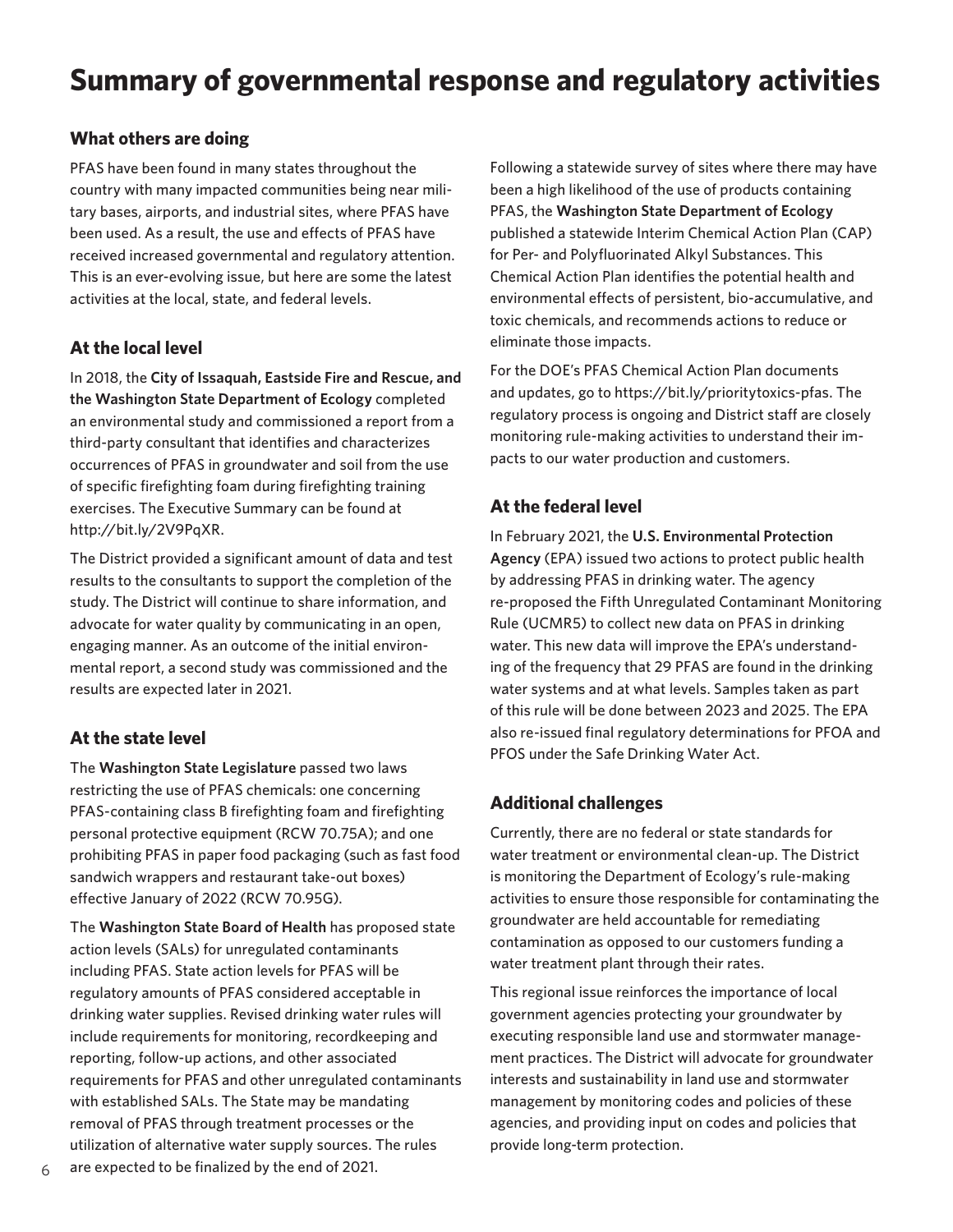## **Glossary of key terms**

#### **Aquifer**

An underground layer of water-bearing permeable rock, rock fractures or unconsolidated materials (gravel, sand, or silt).

#### **Groundwater**

The water found underground in the cracks and spaces in soil, sand and rock.

#### **Health advisory**

A non-enforceable, non-regulatory notice developed by the USEPA that provides technical information to state agencies on health effects and treatment technologies associated with drinking water contamination.

#### **Non-detect**

A value that is below the detection capacity or limit of laboratory equipment and available technology.

#### **PFAS (Per- and Poly-Fluroalkyl Substances)**

A family of manmade chemicals that are not found naturally in the environment.

#### **Plume**

A concentration of a substance in groundwater that moves in the direction of groundwater flow away from a source point.

#### **Stormwater**

Water that begins as rainfall or snow/ice melt, which can absorb into the ground, be held on the surface and evaporate, or flow into nearby streams, rivers or lakes.

#### **Stormwater infiltration**

The process in which stormwater runoff is naturally absorbed into the ground.

#### **Stormwater injection**

The process in which stormwater runoff is placed into the ground by an injection well, or conduit directly to the aquifer.

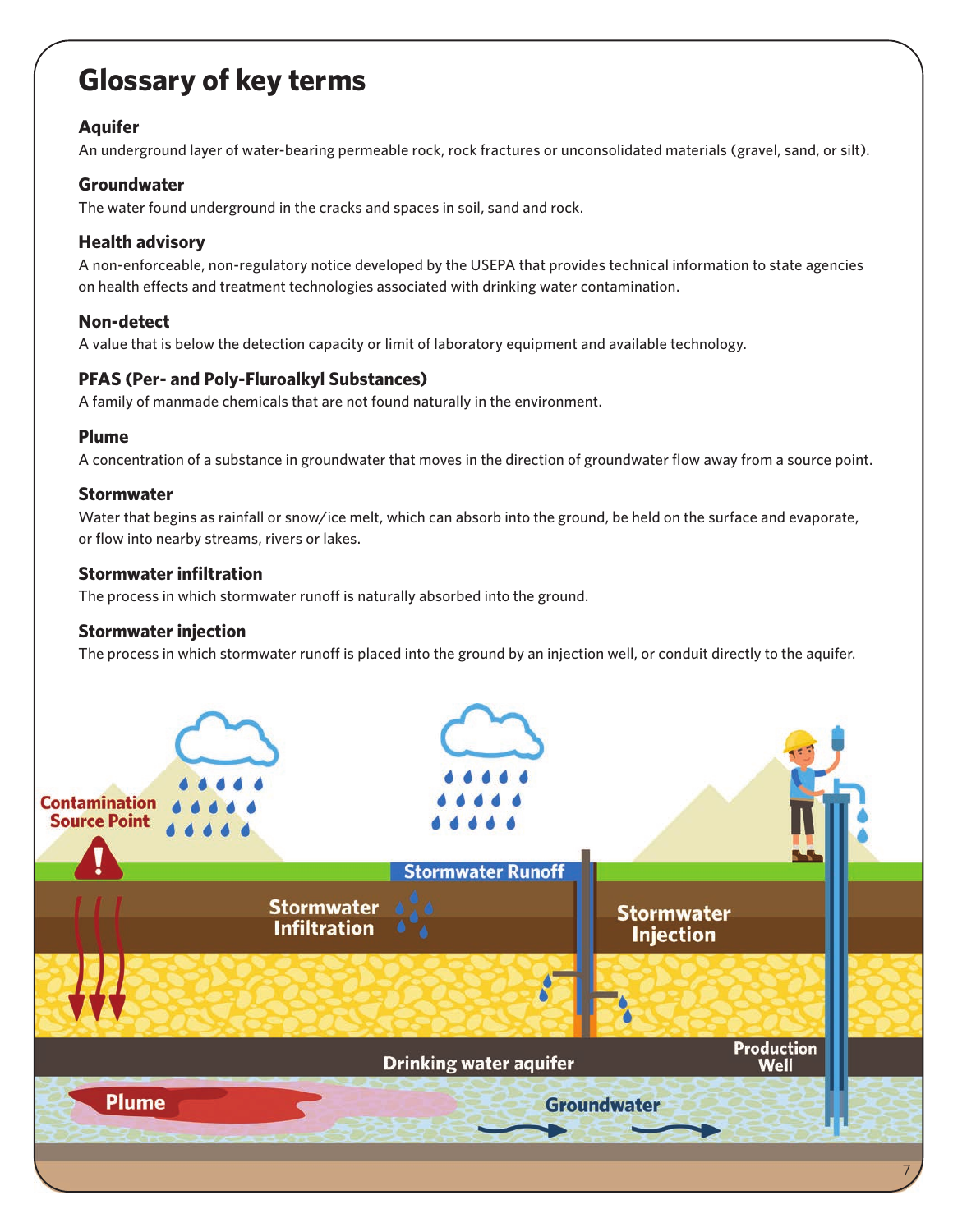# Lets Talk About Our Sewer.org

## **Your sewer system is at a crossroads. Here's what's happening.**

You should be aware of King County's decision to reduce in priority the building of much-needed and long-planned improvements to the regional sewer system, and the impact that decision has on our ability to meet the needs of current and future customers.

#### **Overview**

The District contracts with the King County Wastewater Treatment Division to send our wastewater to their regional facilities for treatment and disposal. Since the District began providing sewer service, King County has planned on the sewer flow from the Sammamish Plateau to be divided: About half of the District's wastewater would flow to the south around the south end of Lake Sammamish. The other half would flow north through a future-planned northern connection known as the Sammamish Plateau Diversion.



The District has designed its local sewer infrastructure anticipating a northern connection and for several decades has been giving King County notice that our facilities would be reaching capacity to continue to convey all sewerage to the one southerly regional connection.

#### **The issue. When do plans become a reality?**

The District is outgrowing the capacity of the current sewer infrastructure. The District currently has only one connection point to the regional sewer conveyance system that is located in the southern portion of the District in Issaquah. (See map on opposite page.)

Since the District has only this one connection point available to the regional sewer conveyance system, we have to direct all wastewater flows from the entire service area to this one connection in the south end. The District is relying on King County to expand its regional conveyance system to include additional sewer infrastructure to meet our growing needs and to serve our current and future customer base.

#### **This is not a new issue.**

For a number of years, the District has alerted the County that without the SPD, District facilities would soon reach capacity. We have now reached that point.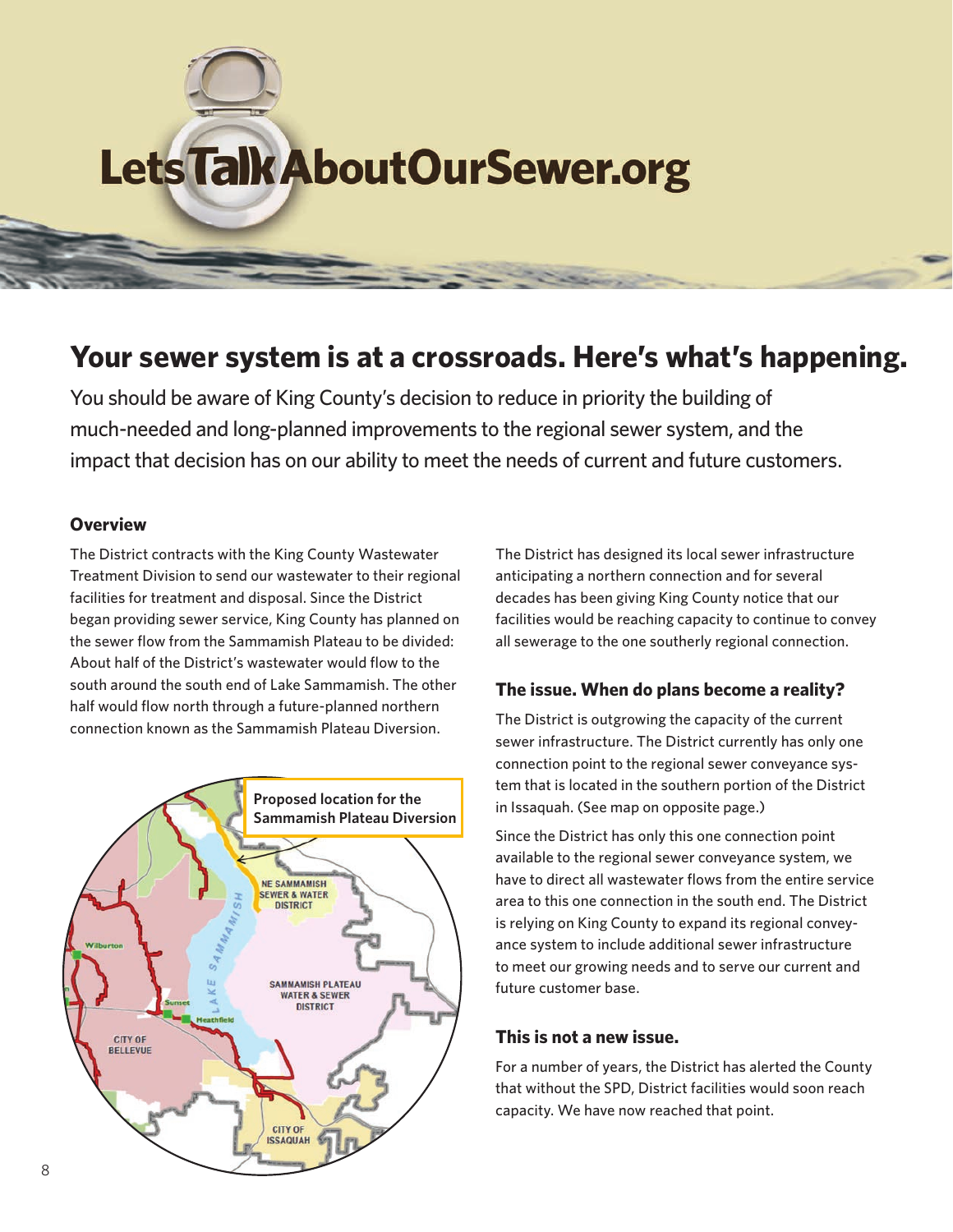In 2013, the District advised County staff of the urgent need to construct this long-planned expansion known as the Sammamish Plateau Diversion (a.k.a. "North Diversion" or "Northern Diversion").

In 2016, the County advised the District that the Sammamish Plateau Diversion Project planning was underway, only to find out that in 2018, the County had removed the project from its Conveyance System Improvement Plan, citing funding limitations due to the operational failure of the County's West Point Treatment Plant. This decision to de-prioritize the Sammamish Plateau Diversion was made without notice or conversations with the District.

#### **The challenge. Regional growth mandates require regional sewer infrastructure.**

Because the District contracts with King County for sewage treatment and disposal services, we are required to align our long-term sewage system plans with those of the County so that we can send our wastewater flows to the regional sewer conveyance system.

The District needs a second connection in the north to meet capacity needs and to serve its current and future customer base. This second connection is a critical component of both the County's and our long-term planning, and is key to following our District Wastewater Comprehensive Plan.

To meet the needs of our growing service area, and comply with the County's Growth Management Act, the District is required to provide water and sewer service to those areas of growth. This becomes more challenging without the additional capacity of a northern connection.



#### **King County regional sewer conveyance system**

*The above map shows existing King County regional sewer conveyance system and facilities (in red/green) with city boundaries. The District does not have equitable access to regional services as compared to other agencies.*

*Source: King County Wastewater Treatment Division, "King County Wastewater System with Sewer Flow Scheme."*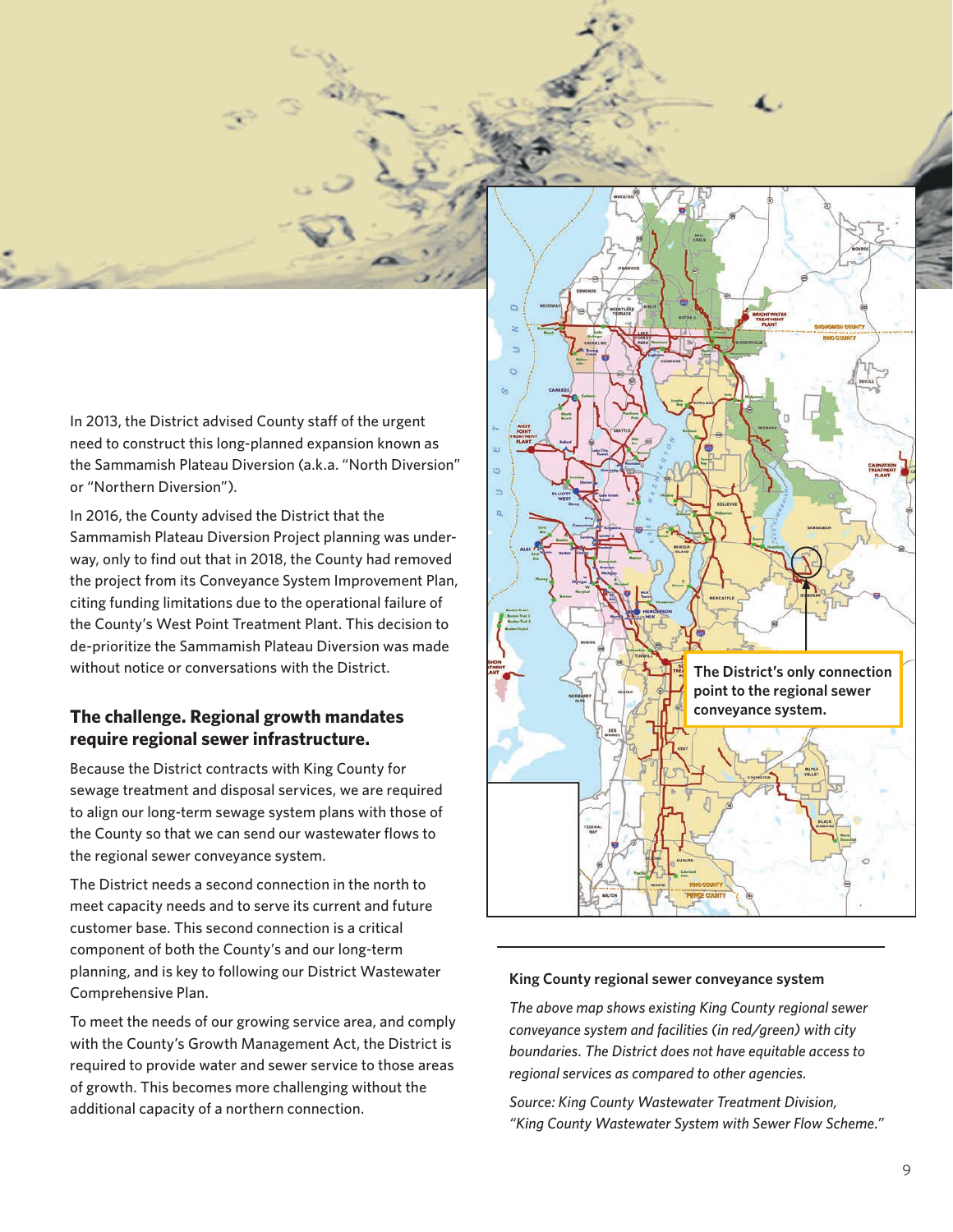## Lets Talk About Our Sewer.org

#### **What's at stake? Sewer system capacity, resiliency, and the environment.**

The District is in a position of having limited capacity to add new connections to the sewer system. If we continue to add new connections to the sewer system, it could result in overflows affecting people's homes and/or the environment. Knowing these risks, it would be irresponsible for us to continue to add new customers.

An important benefit from having a second connection in the north would be the ability to route wastewater to that connection if the pipeline in the south is compromised during an emergency incident. Without having pipelines allowing for sewer flows to the north, the District is also placed in a position of increased risk for lengthy service disruptions from system failures, earthquakes, or other emergencies.

These are the tough realities we face if the County does not authorize, fund, and build the improvements needed to meet the District's regional sewer conveyance needs.

#### **King County's offer will impact ratepayers.**

On March 22, 2021, King County Councilmember Kathy Lambert, along with King County staff, attended a regular meeting of the District's Board of Commissioners and during this meeting:

• In spite of planning coordination for decades and the County's recognition that our local capacity constraints have been impacted by a lack of regional capital improvements, the County finally made an offer to share 50% of the costs with the District to construct improvements to the District's local sewer system. While the offer is generous, it results in **shifting of costs from the regional system to our customers** due to the County's untimely programming of needed improvements.

- County staff denied the District's request to transfer District local assets to County ownership even though the District meets the County's planning criteria. This denial perpetuates the District's lack of equitable access to the regional conveyance system and continues to shift the cost burden to our customers for services that should be regionally provided and funded.
- The County indicated that it will be reprogramming its work on the Sammamish Plateau Diversion Project with completion anticipated in 2030, but similar to past efforts and representations, the County cannot give assurance that the work will be funded or completed.

The Board of Commissioners is currently reviewing the County's offer but has placed priority on identifying local solutions because we need assurances that our conveyance needs will be addressed, and the best way to ensure that is to take the lead in finding solutions.

#### **The District is taking action.**

On March 29, 2021, the Board of Commissioners held a Special Meeting and Public Hearing to receive public comments from the residents, businesses, and cities impacted by the sewer capacity issues and the 90-day moratorium enacted by the District.

During the Special Meeting, the Board approved an engineering contract to identify and consider immediate, interim, and permanent improvements. Work on the contract has been initiated and is ongoing. We will provide future updates as developments happen.

**For downloadable maps, supporting documents, and the latest developments on this important issue, please visit LetsTalkAboutOurSewer.org.**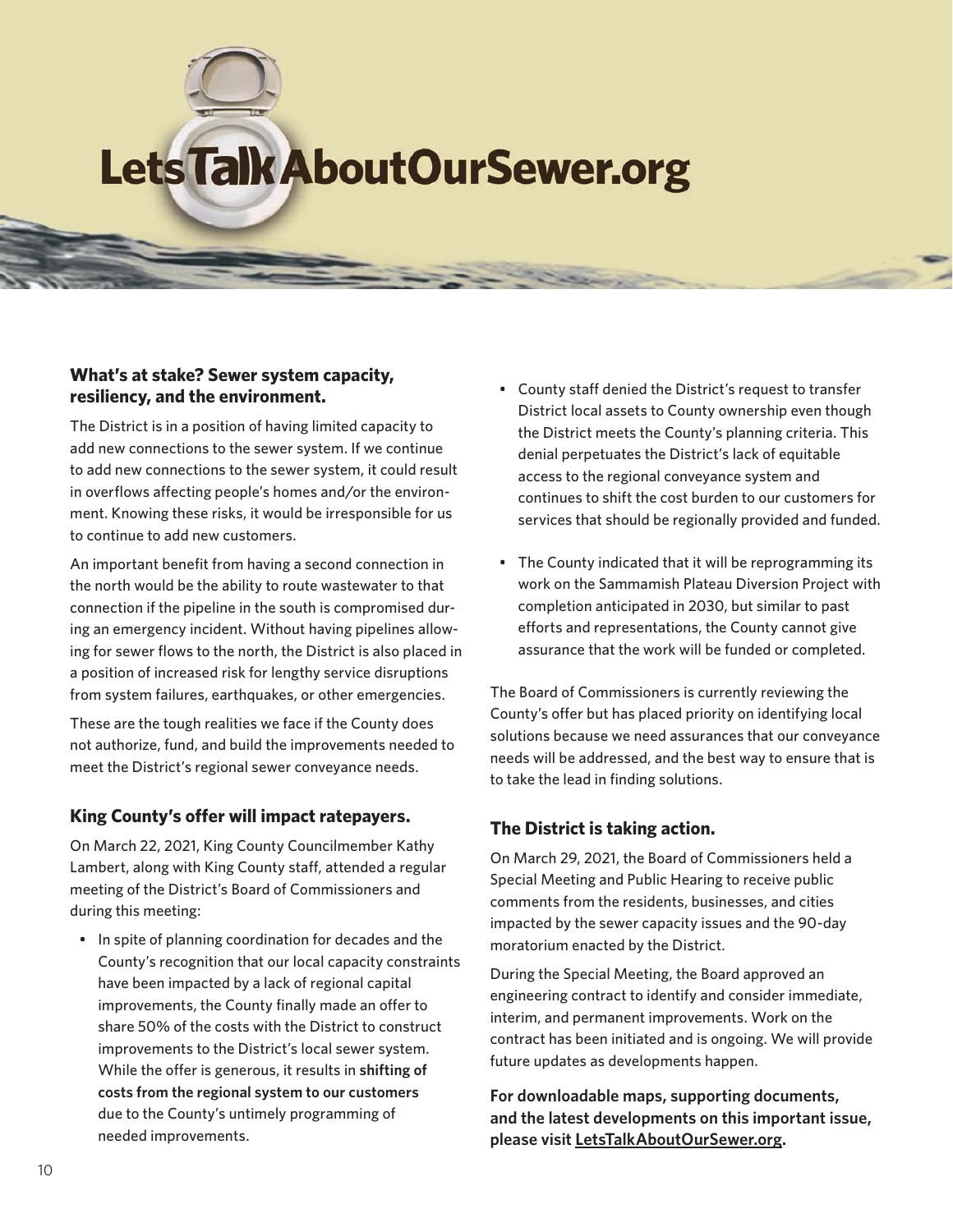

## **A sewer moratorium is in effect.**

On Monday, February 22, 2021, the District's Board of Commissioners approved Resolution #5018, declaring and imposing a temporary 90-day moratorium on the issuance of Certificates of Sewer Availability and Provision of New Sewer Service where a Certificate of Sewer Availability may not be required. This moratorium is separate from any others imposed by the City of Sammamish because the District is an independent and separate entity.



#### **As of this publishing, the moratorium will expire at midnight on May 24, 2021.**

*The map above shows the affected sewer basins (in salmon) during the moratorium. Affected sewer basins include Northeast Plateau, Beaver Dam, Inglewood East, Tiburon, North Lake Sammamish, and Central Lake Sammamish.*

During this 90-day period, no new Certificates of Sewer Availability will be issued in the North Sewer Service Area for:

- Individual single-family residence building permits (new home, remodel) that have not previously paid a full Sewer General Facility Charge for the proposed level of service.
- New development proposals where there are not prepaid full Sewer General Facility Charges for the proposed level of service.

In addition, no new side sewer permits will be issued for existing houses that are not a sewer customer, and are requesting to transition from use of a septic system to sewer service. (Exception: Sewer service connections will be allowed for those properties that have a failing septic system as verified by the King County Health Department).

For more details including Frequently Asked Questions, please visit **LetsTalkAboutOurSewer.org.**